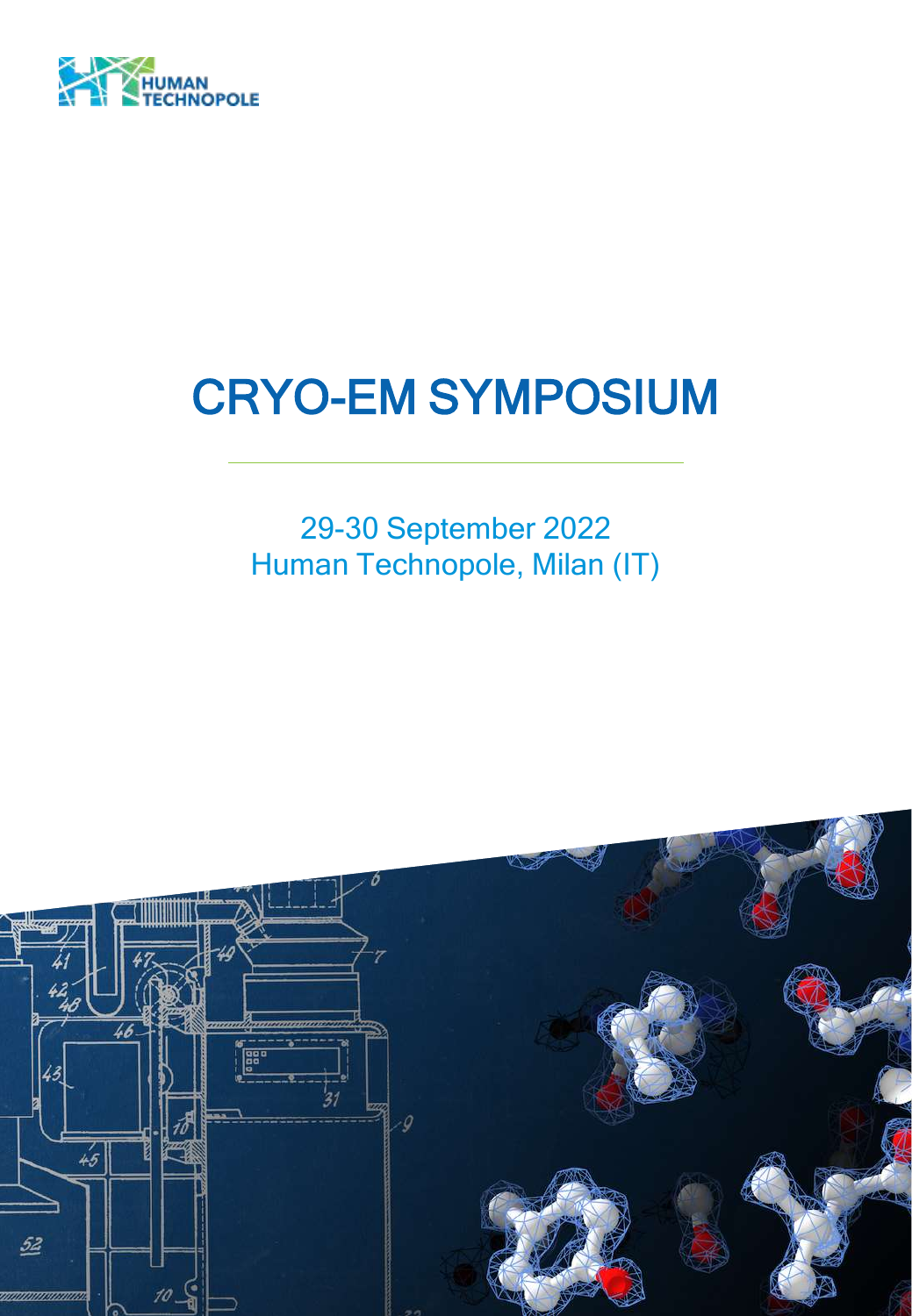

# **SPEAKERS**

#### Confirmed Invited Speakers

- Elizabeth Villa (HHMI UCSD)
- Lori Passmore (MRC LMB)
- Martin Beck (MPI)
- Bridget Carragher (NYSBC)

#### Confirmed Internal Speakers

- Alessandro Vannini
- Gaia Pigino
- Francesca Coscia
- Ana Casañal
- Philipp Erdmann
- Mirko Cortese (HT Early Career Fellow, TIGEM)